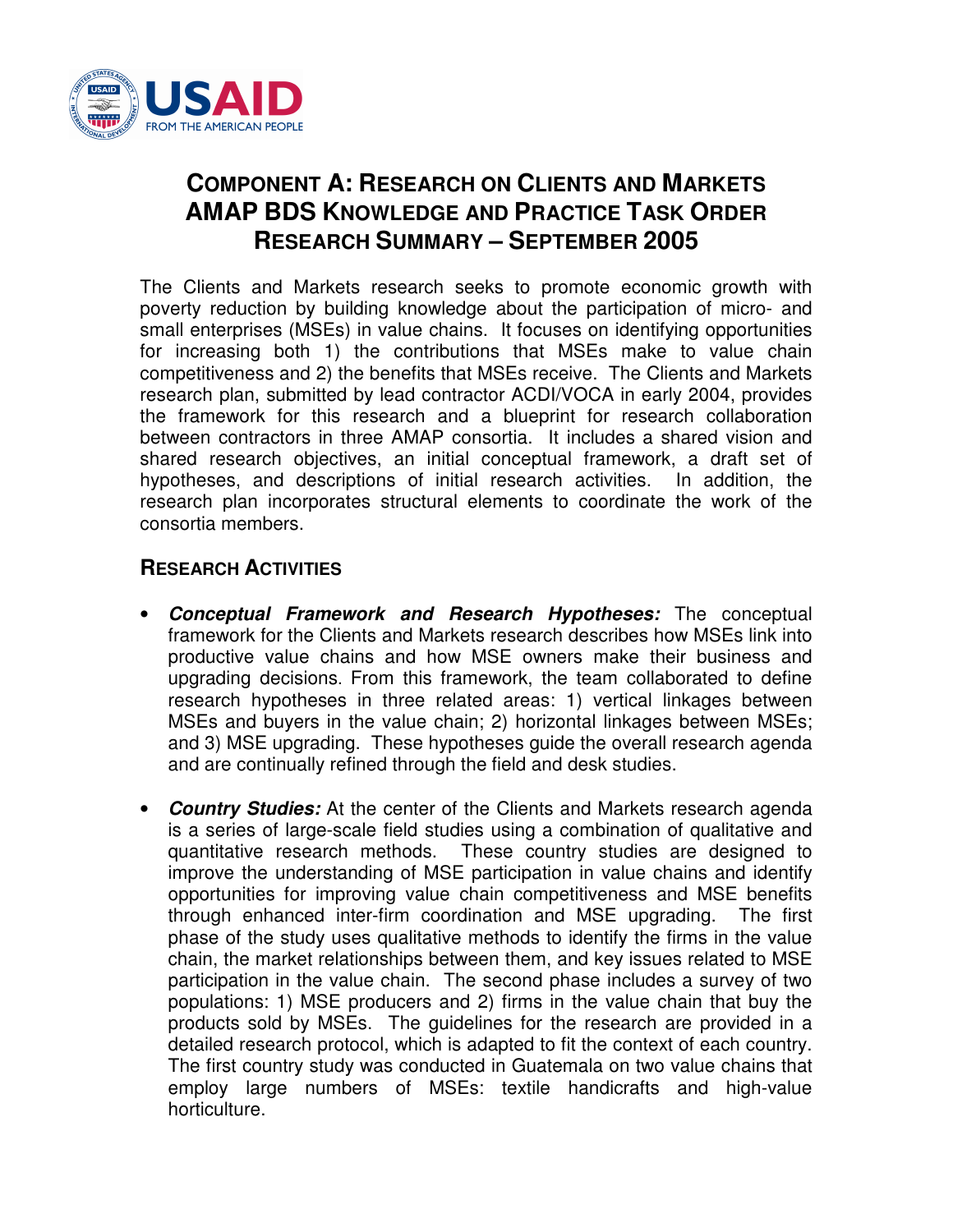- *Focused Field Research:* The purpose of the Focused Field Research (FFR) was to provide a qualitative exploration of the research hypotheses related to MSE owners' willingness to participate in value chains, enter new markets, and upgrade their businesses. This field research was conducted within the context of the Guatemalan textile handicrafts value chain and provided important input into the Guatemala country study (see above).
- *AMAP BDS Knowledge and Practice Lexicon:* The lexicon was created to provide the team members with a common language for internal and external communication of key value chain concepts.
- *Understanding Micro and Small Enterprise Growth:* Based on reviewing a large number of empirical studies and interviewing leading experts, this paper describes current thinking about how MSEs grow. It explores the role of contextual, microeconomic, individual, and firm-level factors in influencing MSE growth, which is defined in terms of increased employment.
- *Synthesis Paper--Lessons Learned on MSE Upgrading in Value Chains:* Based on a desk review of nine value chain studies, this paper will synthesize the lessons learned on MSE upgrading by examining how value chain characteristics affect opportunities, constraints, incentives, and disincentives for five types of MSE upgrading (i.e., process, product, functional, channel, and inter-sectoral upgrading).
- *Barriers and Risks to Horizontal Coordination between MSEs:* An extensive review of literature will be used as the basis for developing an indepth understanding of the factors that promote and impede horizontal linkages between MSEs within different cultural contexts. The study will provide information about the conditions that must be met for successful cooperation between MSEs.
- *Myth of the Malicious Middleman:* This study will examine the role of the intermediary in bringing to market the products of large numbers of MSEs. It will describe the critical functions of the intermediary and examine how intermediaries might enhance or inhibit MSEs' abilities to succeed in global markets.
- *Trade-Offs Between Buyer-Initiated and Producer-Initiated Agglomeration Strategies:* The study will explore different strategies for increasing the horizontal coordination of MSEs' activities or outputs, in order to generate transaction cost savings, increase collective economic efficiencies, improve learning, and/or achieve economies of scale. The paper will examine strategies such as a trader (middleman) organizing the collection of outputs from multiple firms, self-organization by producer groups or